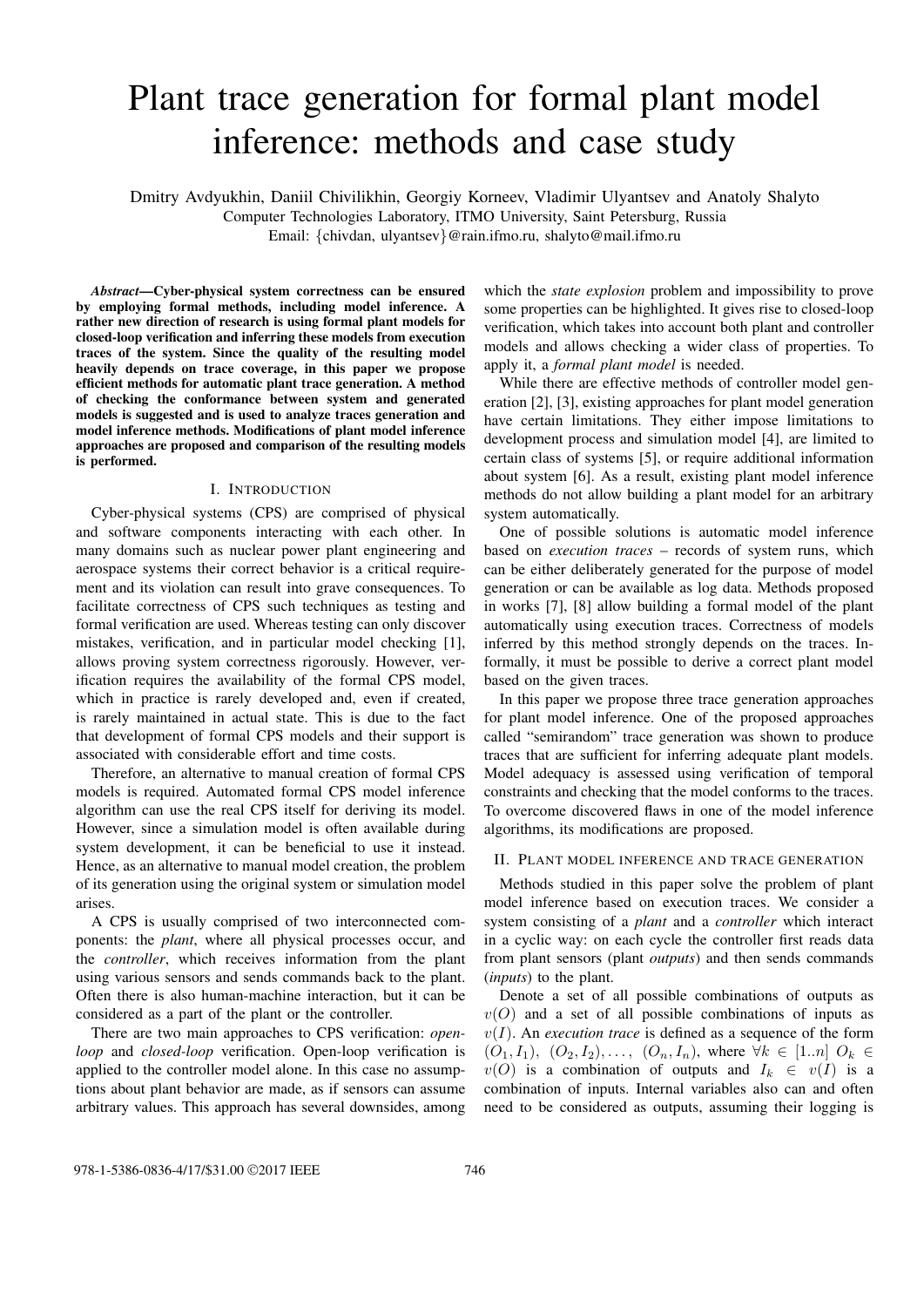possible. This way the plant is considered as a black box, which means that only its external behavior is taken into consideration.

The resulting plant model must conform to the following requirements. First, the model must accept all traces it was generated from – for each trace  $(O_1, I_1), \ldots, (O_n, I_n)$ , if the model receives the sequence of input combinations  $I_1, \ldots, I_n$ , it must be able to produce the corresponding sequence of output combinations  $O_1, \ldots, O_n$ . Second, the model should not have *deadlocks*, which means that it has to accept any possible input in any state. Third, an *adequacy* requirement should be satisfied, which states that the model should have a behavior similar to the one of the original system. This requirement is formalized by means of verifying temporal specifications describing the behavior of the original system and also checking if the model can accept traces generated by different methods (this topic will be covered in more details below). Intuitively, verification of temporal constraints, Linear Temporal Logic (LTL) [1] constraints in particular, allows checking whether the generated model is specific enough and does not allow untypical behavior. On the other hand, acceptance of different traces allows checking that the model is general enough to support a behavior not covered in traces it was built from.

Since an adequate model cannot be inferred from incomplete traces, the stated requirements on the plant models consequently result into requirements for the traces and a problem of generating "good" traces arises. In this paper we propose trace generation methods that produce traces sufficient for inferring adequate formal plant models.

## III. METHODS UNDER STUDY

We focus on plant model inference methods that produce models in the form of nondeterministic Moore machine [9] with transitions labeled with elements from  $v(I)$ . The methods establish an injection from the set of automaton states to the set of all possible output combinations. Therefore, a unique element in  $v(O)$  denoted as  $o(s)$  corresponds to each state s. This implies the following constraints. First,  $v(O)$  has to completely specify and distinguish all states of the system. If two essentially different system states share the same element from  $v(O)$ , the resulting model will be overgeneralized. Second, since the number of model states must be finite,  $v(O)$ must also be finite, therefore a *discretization* of continuous outputs is required, which is a finite partition of an infinite or large set. For example, if an object can have a position from the interval  $[L; R]$ , this set can be discretized into three subsets:  ${L}, {R},$  and  $(L; R)$ , denoting left, right, and intermediate positions respectively.

We consider two recently proposed approaches for plant model inference: explicit-state and constraint-based [7], [8], [10] creating models in the form of NuSMV [11] modules. Discretization of each continuous output is implemented as follows: its range of values is splitted into  $k$  intervals, and each continuous value in the traces is substituted by the index of the interval it belongs to.



Fig. 1. Explicit-state automaton built from the example trace (\*)

Consider as an example a system with two outputs  $o_1 \in$ [0; 30],  $o_2 \in \{T, F\}$  and two inputs  $i_1 \in [-100; 100]$ ,  $i_2 \in$  ${T, F}$  with the following discretization:

$$
o_1 \in [0;0] \cup (0;30], i_1 \in [-100;0] \cup (0;100].
$$

Consider the following execution trace, where each element is in format  $(o_1, o_2, i_1, i_2)$ :

 $(0, T, 10, F), (10, F, 20, T), (30, F, -30, F), (0, T, 0, T).$ After discretization it becomes as follows:

$$
(0, T, 1, F), (1, F, 1, T), (1, F, 0, F), (0, T, 0, T). \tag{*}
$$

# *A. Explicit-state approach*

The *explicit-state* approach generates an automaton with a set of states S where  $s \in S$  iff  $o(s)$  (the corresponding combination of outputs) is encountered in execution traces. The model contains a transition from state  $s_1$  to state  $s_2$  with label l iff there is a trace in which  $O_k = o(s_1)$ ,  $I_k = l$  and  $O_{k+1} = o(s_2)$ . A state s is the initial state iff there is a trace starting with  $o(s)$ . An automaton built from the discretized trace (\*) is shown in Fig. 1.

To prevent deadlocks, *unsupported* transitions are introduced. An unsupported transition leads to the same state as a transition which is closest to it with respect to the amount of different inputs and starts in the same state. Ambiguities are resolved arbitrarily. In Fig. 1 unsupported transitions are denoted by dotted lines.

The main disadvantage of the explicit-state approach is that it is capable of generating models only with states which are present in some trace from the training set. This restricts the predictive ability of the model – to build an adequate model, each state and each transition have to be covered at least once. This is an unrealistic requirement for large real-world systems due to the state explosion problem.

## *B. Constraint-based approach*

The *constraint-based* approach proposes the following generalization of traces to deal with the state explosion problem. For each input  $i_k$  and each output  $o_k$  a corresponding variable is created, and the following constraints on evolution of each pair of variables are imposed (below we present the generated NuSMV constraints for the example \*).

Each pair of output variables  $o_1$  and  $o_2$  can simultaneously have values  $v_1$  and  $v_2$  iff there exists a trace element in which the value of  $o_1$  is  $v_1$  and the value of  $o_2$  is  $v_2$ :

 $o1=0$  &  $o2=T$  |  $o1=1$  &  $o2=F$ .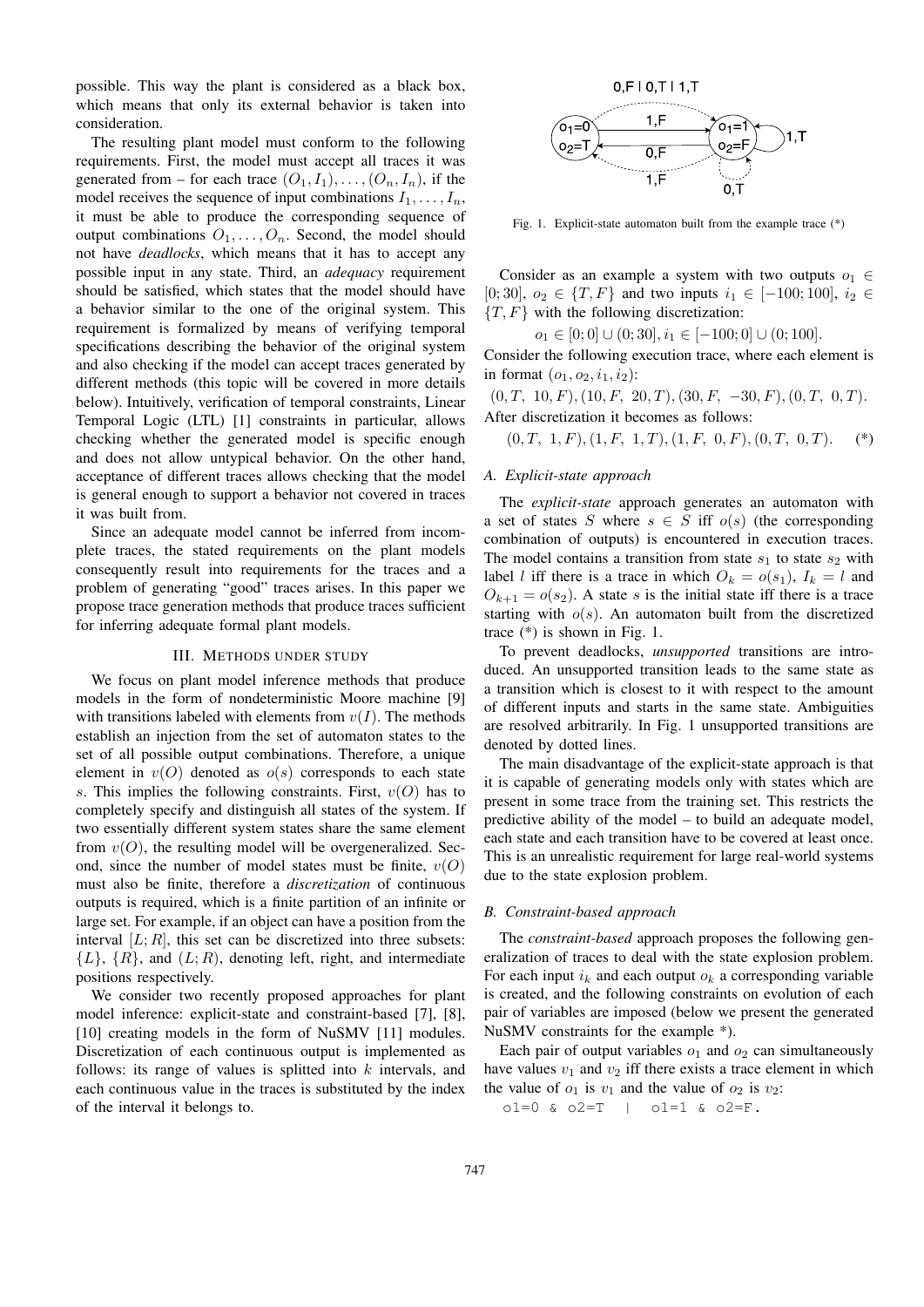An output variable  $o_k$  can have consequent values x and y iff it has these values in adjacent trace elements:

```
(01=0 \rightarrow next(01)=1) &
(01=1 \rightarrow next(01) in \{0,1\}) &
(o2=T \rightarrow next(o2)=F) &
(o2=F \rightarrow next(o2) in {T,F}).
```
Output variable  $o_i$  can take value x immediately after input variable  $i_k$  takes value y iff there are two consequent trace elements for which this situation occurs:

```
(i1=0 \rightarrow next(01)=0 \& next(02)=T) \&(i1=1 \rightarrow next(01)=1 \& next(02)=F) \&(i2=T \rightarrow next(01)=1 & next(o2)=F) &
(i2=F \rightarrow next(01) in {0,1}\& next (o2) in \{T, F\})
```
These constraints are specified in a symbolic form, which avoids explicit state representation and allows symbolic verification. It is possible to use constraints for more than two variables, but it will lead to significant increase of their number – for  $n$  variables the number of constraints on  $k$ variables can reach  $\binom{n}{k}$ .

Obtained models can be modified in various ways, amongst which the introduction of the *changeability constraint* can be especially emphasized. Self-loops are common in generated models and arise from the situation when some continuous input or output changes, but its discretized value does not. In this case verification can conclude that system can be "stuck" in such a state, which is not the case in the original system. The changeability constraint has been proposed as a solution for this eternal self-loops problem. It is specified in the form of a fairness constraint – condition which should be true infinitely often on any infinite path:

$$
\mathbf{G} \mathbf{F} \neg \bigwedge_{k=1}^{m} (o_k = \mathbf{next}(o_k)).
$$

The changeability constraint implies that at least one output must eventually change.

An important question is the adequacy of models generated by described methods. In this paper we try to address it by performing a case study of described methods on the example of the simulation model of the elevator control system, described in the next section.

# IV. CASE STUDY: ELEVATOR MODEL

As a case study for this paper we consider an elevator moving between three floors. Its simulation model is implemented using IEC 61499 [12] function blocks in the NxtStudio [13] environment. Its user interface is shown in Fig. 2. Onwards, the simulation model is called just "system". The system consists of a controller, transmitting commands to open/close doors and move the elevator up or down, and a plant, handling specified commands and responding to button clicks and door opening. The plant has the following Boolean input variables.

- Up, Down move the car up or down respectively. In case when both variables are true, the car does not move.
- OpenDoor0..2 open a door at the respective floor. In case when the variable is false and the door is opened, the door closes.



Fig. 2. Left: discretized positions. Middle: elevator user interface. Right: floor numeration

As outputs, real value Position (of the car) and the following Boolean variables are used:

- Button0..2 whether the button on the corresponding floor is pressed.
- Floor0..2 whether the car is on the corresponding floor.
- DoorClosed0..2 whether the door on the corresponding floor is fully closed.

In case when a door is fully opened and the car is on the same floor, the corresponding button turns off. Buttons are activated by the user who presses them.

The controller acts as follows. The car can change its direction only when it is located at a floor. When some button becomes active, the car moves to the corresponding floor and then the door starts to open. When the door is fully opened, the button turns off. An ambiguity arises when the car is on the first floor and buttons on floors 0 and 2 are active; in this case the floor 0 is chosen.

In order to apply the described model inference methods, only the continuous parameter Position of the system should be discretized. This is implemented in a natural way: for each floor and each position between floors there is a separate discrete value of variable Pos. Value 0 corresponds to floor 0, value  $4 -$  to floor 2, as shown in Fig. 2.

In order to apply the described plant model inference methods, a few modifications of the system were performed. First, it was necessary to create conditions for fully automatic trace recording. For this purpose buttons were modified in a way that allows any of them to become active with probability  $\frac{1}{3}$  while the car moves between adjacent floors. This way a random behavior of the elevator user(s) is modeled, allowing coverage of the large number of different system states.

Second, we needed to provide a way to record traces of plant behavior. For this purpose, a TCP connection with an external program receiving all data between the controller and the plant was created. This approach allows not only data recording, but also its modification in any way. For example, we can substitute the controller (or the plant) with a program constituting a different behavior. As a result, the plant can be tested even if the controller is not implemented. The described architecture is depicted in Fig. 3. This potential is actively utilized in the present work, because it allows using different controllers and, therefore, studying different ways of trace generation.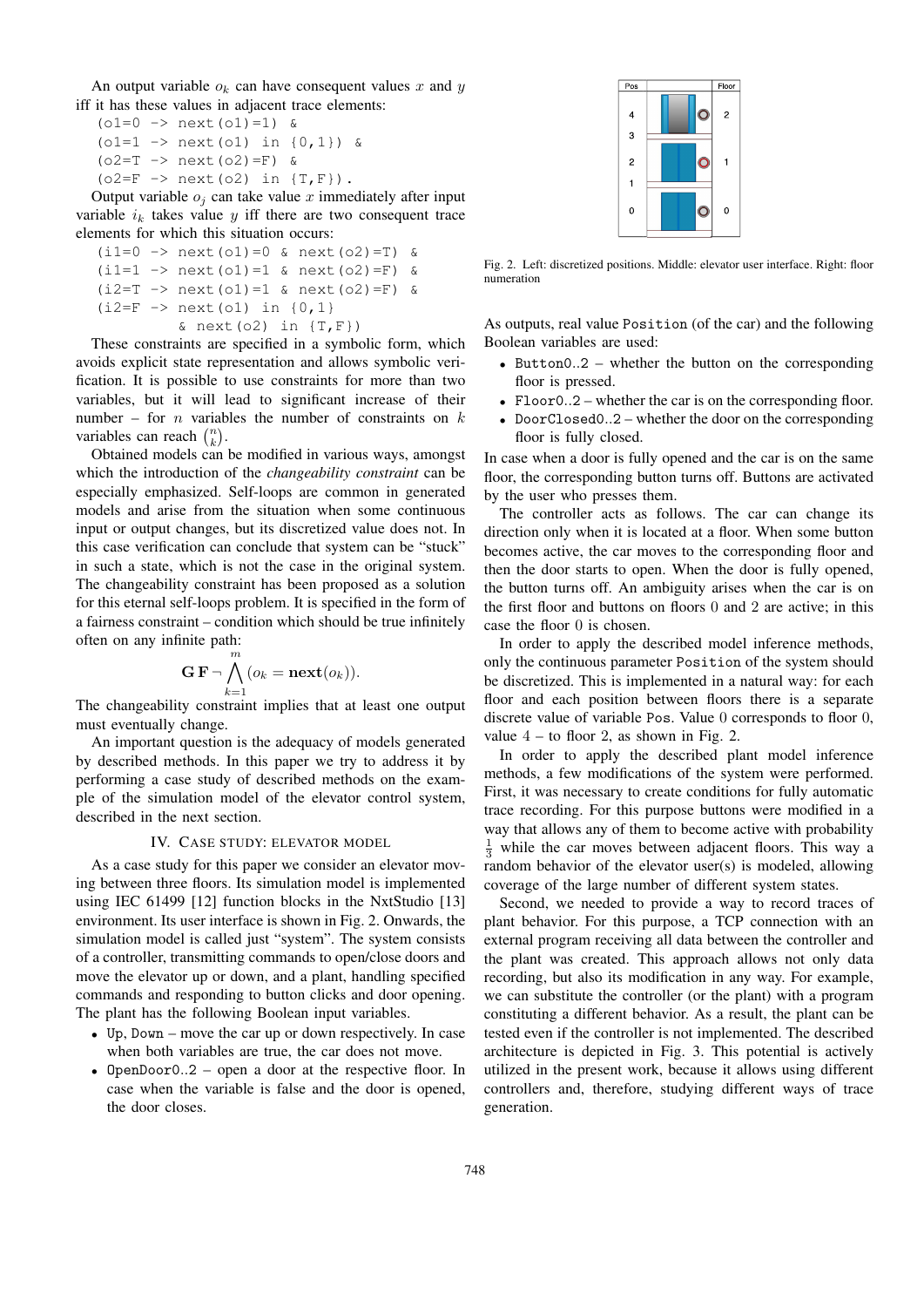

Fig. 3. System architecture after modification

## V. PROPOSED TRACE GENERATION METHODS

A natural way to generate traces is to use the *original controller*. Since system is restricted to "normal" behavior, the plant cannot visit some of its states, e.g. two doors cannot be opened simultaneously. This can greatly reduce the number of states and therefore speed up verification. On the other hand, the behavior of the model in unusual (for example, emergency) situations can be unpredicted or even undefined. While plant outputs are not altered by the external program, the possibility to modify the controller commands is used. In the present work the following ways of trace generation are proposed and analyzed.

- 1) *Random controller*. On each cycle controller commands are generated randomly.
- 2) *"Semirandom" controller*. Inputs are first generated randomly, but then do not change until either Ccycles passes or some output changes. This approach allows visiting relatively rare states: with the random controller it is unlikely to visit some floor with closed door, because there are hundreds of possible positions for both the door and the car, and only one combination corresponds to the described situation. With the semirandom controller this becomes possible, because after visiting the floor the outputs change, and there is a chance that there will be a command to close the door and stay on the floor, leading after a few cycles to the described state.
- 3) *Uniform inputs coverage*. This is a modification of the semirandom approach. The probability that each input will take a certain value is influenced by the frequency with which this value appears in traces: if values  $v_1, \ldots, v_k$  occurred in traces  $c_1, \ldots, c_k$  times respectively, then the probability to take value  $v_i$  is inversely proportional to  $c_i$ .

Models generated with the described methods are onwards called "original model", "random model", "semirandom model", and "uniform model" respectively. They are relatively simple and can potentially be applied to any system, without any knowledge of its internal structure or behavior.

## VI. PLANT AND SYSTEM MODEL GENERATION

In this section, the process of building formal models of the plant and the entire system is described.

# *A. Model building and test set generation*

The recorded traces are partitioned into two sets: the training set used for model generation and the test set used to evaluate model quality. Each simulation results into one trace with length  $2 \cdot 10^5$  elements where each element corresponds to outputs and inputs on one cycle. The first 90% of entries form the training set, and the last  $10\%$  are splitted into small traces used to check that the model conforms to the traces.

Here and onwards we will say that a model *conforms* to a trace if there is a state in the model starting from which there is a path equivalent to the given trace. The path can start in any reachable state, not only the initial one. For each trace from the test set a Computation Tree Logic (CTL) [1] *conformance* property was generated, satisfaction of which is equivalent to model conformance to the trace. The property has the form:

 $\mathbf{EF}(O_1 \wedge I_1 \wedge \mathbf{EX}(O_2 \wedge I_2 \wedge \mathbf{EX}(O_3 \wedge ...))).$ 

It means that there is a path (EF) from the initial state to a state in which the outputs equal to  $O_1$  and from which there is a transition with label  $I_1$  into a state for which the outputs equal to  $O_2$  and so on. Conformance properties are checked using NuSMV.

Since states and output combinations are equivalent in generated models, traces of form  $(O_k, I_k)$ ,  $(O_{k+1}, \ldots)$ , checking each transition separately, are sufficient. But the large number of such conditions leads to increased verification time and memory consumption, so it is required to consider longer traces. As a compromise, traces of length 8 were chosen as a rather small value with the best performance results.

# *B. Closed-loop model checking*

Two sets of temporal properties for the considered elevator system were prepared: plant-only and closed-loop properties. Plant-only properties correspond to the situation when we try to check model behavior considering specific input commands, which can have no relation with the ones of the original controller. Closed-loop properties assume that the model acts in presence of the original controller, and so they allow checking the behavior of the entire system. In order to check them we need to build a closed-loop model, and for that purpose a controller model was built.

# VII. EVALUATION OF INFERRED MODELS AND TRACE GENERATION METHODS

The main evaluation criterion of generated models is their adequacy in terms of temporal properties, trace conformance and their size. No notable difference was found between semirandom and uniform models with the same value of C. This is probably due to the fact that the random method ensures sufficiently uniform input coverage. Therefore the uniform method will not be considered further.

First we consider an LTL property which shows a major issue of the constraint-based approach:

$$
G(\text{Pos} = 2 \ \land \ \text{Down} \rightarrow X(\text{Pos} = 1)).
$$

This property is violated because generated constraints are weak: generated constraints impose that  $Pos = 2$  is followed by Pos  $\in$  [1..3] and Down is followed by Pos  $\in$  [0..3]. However, this is not enough to prove that the car moves down after the Down command is issued, it can only be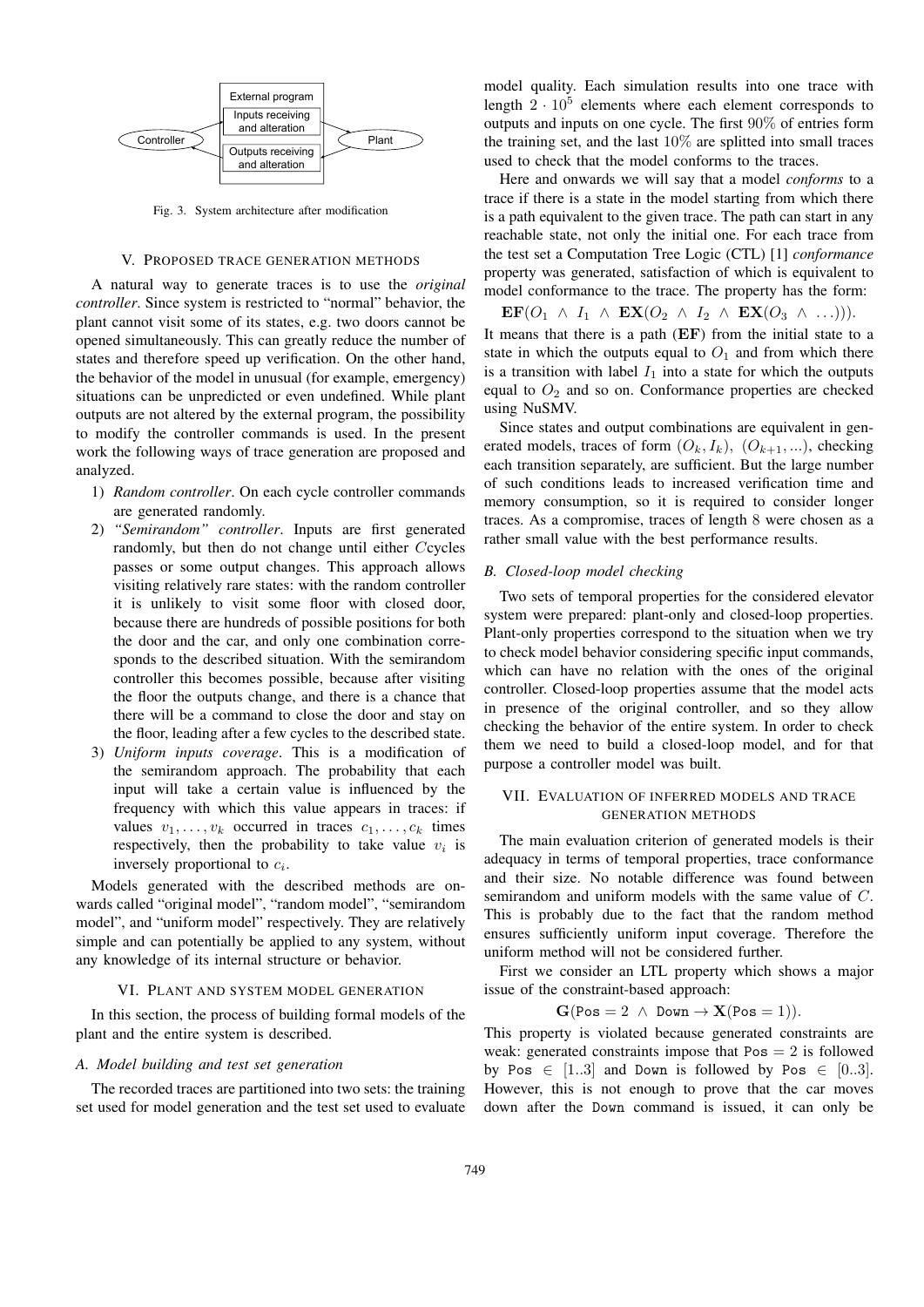#### TABLE I

RESULTS OF TEMPORAL PROPERTIES VERIFICATION: "+" CORRESPONDS TO VERIFIED FORMULAS, "–" CORRESPONDS TO FALSIFIED ONES. LABEL "(C)" DENOTES RESULTS OF VERIFICATION WHICH ARE AS GIVEN IN CASE OF ACTIVE CHANGEABILITY CONSTRAINT AND ARE OPPOSITE OTHERWISE.

| Name           | Temporal property                                                                                | Comment                                                                                                                          | Correct value | Original<br>constraint | Original explicit<br>with unsupported | Original explicit | (Semi)random<br>constraint | (Semi)random<br>explicit | (Semi)random<br>constraint<br>(modified) |
|----------------|--------------------------------------------------------------------------------------------------|----------------------------------------------------------------------------------------------------------------------------------|---------------|------------------------|---------------------------------------|-------------------|----------------------------|--------------------------|------------------------------------------|
|                |                                                                                                  | Plant-only model checking                                                                                                        |               |                        |                                       |                   |                            |                          |                                          |
| $\varphi_1$    | $G$ (Floor1 $\wedge$ G $\neg$ Up<br>$\land$ G(Down $\lor$ Floor0) $\rightarrow$ G $\neg$ Floor2) | If the car is on the first floor and never<br>moves up and always moves down or stays<br>on floor 0, it will never reach floor 2 | $+$           |                        |                                       |                   |                            |                          |                                          |
| $\varphi_2$    | $G(G \neg Up \wedge G(Down \vee Floor0))$<br>$\rightarrow$ F Floor0)                             | With similar conditions the car will reach<br>floor $0$                                                                          |               | $+(C)$                 |                                       | $+(C)$            |                            |                          |                                          |
| $\varphi_3$    | $G(G \neg$ Down $\wedge$ $G(Up \vee Floor2)$<br>$\rightarrow$ F Floor2)                          | Analogously, if we the car moves up, it<br>will reach floor 2                                                                    |               | $+(C)$                 |                                       | $+(C)$            |                            |                          |                                          |
| $\varphi_4$    | $G F \neg$ Down                                                                                  | Controller cannot always send the "Down"<br>command                                                                              |               | $+(C)$                 |                                       | $+(C)$            |                            |                          |                                          |
| $\varphi_5$    | $G$ (Floor1 $\land$ G $\neg$ Up $\land$ G Down<br>$\rightarrow$ F Floor2)                        | Similar to condition 1, but G Down is used<br>instead of $G(Down \vee Floor0)$                                                   |               | $+(C)$                 |                                       | $+(C)$            |                            |                          |                                          |
| $\varphi_6$    | $G \neg (Down \land Up)$                                                                         | Commands to move up and down are<br>never issued simultaneously                                                                  |               |                        |                                       |                   |                            |                          |                                          |
| $\varphi_7$    | $G(\text{Pos} = 4 \land \text{Down} \land \neg \text{Up})$<br>$\rightarrow$ <b>X</b> Pos = 3)    | If the car stays on floor 2 and moves<br>down, it will be between floors 1 and 2                                                 |               | $\overline{+}$         |                                       |                   |                            |                          |                                          |
| $\varphi_8$    | $G(\text{Pos} = 2 \land \text{Down} \land \neg \text{Up})$<br>$\rightarrow$ <b>X</b> Pos = 1)    | Similarly, floor 1, Down                                                                                                         |               |                        |                                       |                   |                            | $+$                      |                                          |
| $\varphi_9$    | $G(Pos = 2 \wedge \neg Down \wedge Up$<br>$\rightarrow$ <b>X</b> Pos = 3)                        | Similarly, floor 1, Up                                                                                                           |               | $+$                    |                                       |                   |                            | $^{+}$                   | $+$                                      |
| $\varphi_{10}$ | $G(\text{Pos} = 0 \land \neg \text{Down} \land \text{Up})$<br>$\rightarrow$ <b>X</b> Pos = 1)    | Similarly, floor 0, Up                                                                                                           |               |                        |                                       |                   |                            | $\ddot{}$                | $+$                                      |
|                |                                                                                                  | Closed-loop model checking                                                                                                       |               |                        |                                       |                   |                            |                          |                                          |
| $\varphi_{11}$ | $\forall k \in [02]$ G(Button <sub>k</sub> $\rightarrow$ <b>F</b> Floor <sub>k</sub> )           | If the car is called, it will arrive at the<br>specified floor                                                                   |               |                        |                                       |                   |                            |                          |                                          |
| $\varphi_{12}$ | $G(Button2 \wedge (not always at some floor))$<br>$\rightarrow$ F Floor2)                        | If the car is called to floor 2 and is not<br>stuck at some floor it will arrive at floor 2                                      | $^{+}$        | $+(C)$                 | $^{+}$                                | $+(C)$            |                            |                          |                                          |
| $\varphi_{13}$ | $G(\text{Button1} \wedge (\text{not always at some floor})$<br>$\rightarrow$ F Floor1)           | The same for floor 1                                                                                                             |               | $+(C)$                 | $\ddot{}$                             | $+(C)$            |                            | $+$                      | $+$                                      |
| $\varphi_{14}$ | $G(\text{Button0} \wedge (\text{not always at some floor})$<br>$\rightarrow$ F Floor0)           | The same for floor 0. Because of<br>controller choice the result differs                                                         |               |                        |                                       |                   |                            | $\ddot{}$                |                                          |
| $\varphi_{15}$ | $G(Pos \in \{1,3\} \rightarrow \text{DoorClosed}0$<br>$\land$ DoorClosed1 $\land$ DoorClosed2)   | When the car is between floors, all doors<br>are closed                                                                          | $\ddot{}$     |                        |                                       |                   |                            |                          |                                          |

concluded that Pos  $\in$  [1..3]. This issue arises since the next output value often depends on both the input and the current output value – this is not captured in generated constraints. It is possible to solve this problem by considering triples of values instead of pairs, but, as said before, this would lead to a significant increase of model size. An alternative solution employed in this paper is to use additional constraints  $O_i \wedge I_j \rightarrow \textbf{next}(O_i)$ . As a result, the new value of the output depends both on the previous input and output.

Verification results for other properties are shown in Table I. It can be concluded from the table that the explicit model with unsupported transitions is not adequate, which can be due to the somewhat arbitrary choice of unsupported transitions. Therefore, unsupported transitions were excluded from the following analysis. Other observations are considered in detail below.

## *A. Variable grouping*

Consider verification of properties  $\varphi_7-\varphi_{10}$  for the random and semirandom constraint-based models. Commands Up and Down together can be viewed as a variable indicating the direction of movement. Recall that only interactions between pairs of variables, such as (Up, Pos) and (Down, Pos), are constrained in the model, ant therefore triples of variables (Down, Up, Pos) are not affected. As a result it only can be concluded that if Pos = 2  $\land$  Down  $\land \neg \text{Up}$ , then Pos  $\in \{1, 2\}$ , because of the following constraints:

- Pos = 2  $\land$  Down  $\rightarrow$  next(Pos  $\in \{1,2\}$ );
- Pos = 2  $\land \neg \text{Up} \rightarrow \text{next}(\text{Pos} \in \{1, 2\}).$

This discrepancy between the plant and plant model behavior can be solved by considering Down and Up together, which means to consider all their combinations paired with other variables: Pos = 2  $\land$  (Down  $\land \neg Up$ )  $\rightarrow$  next(Pos = 1).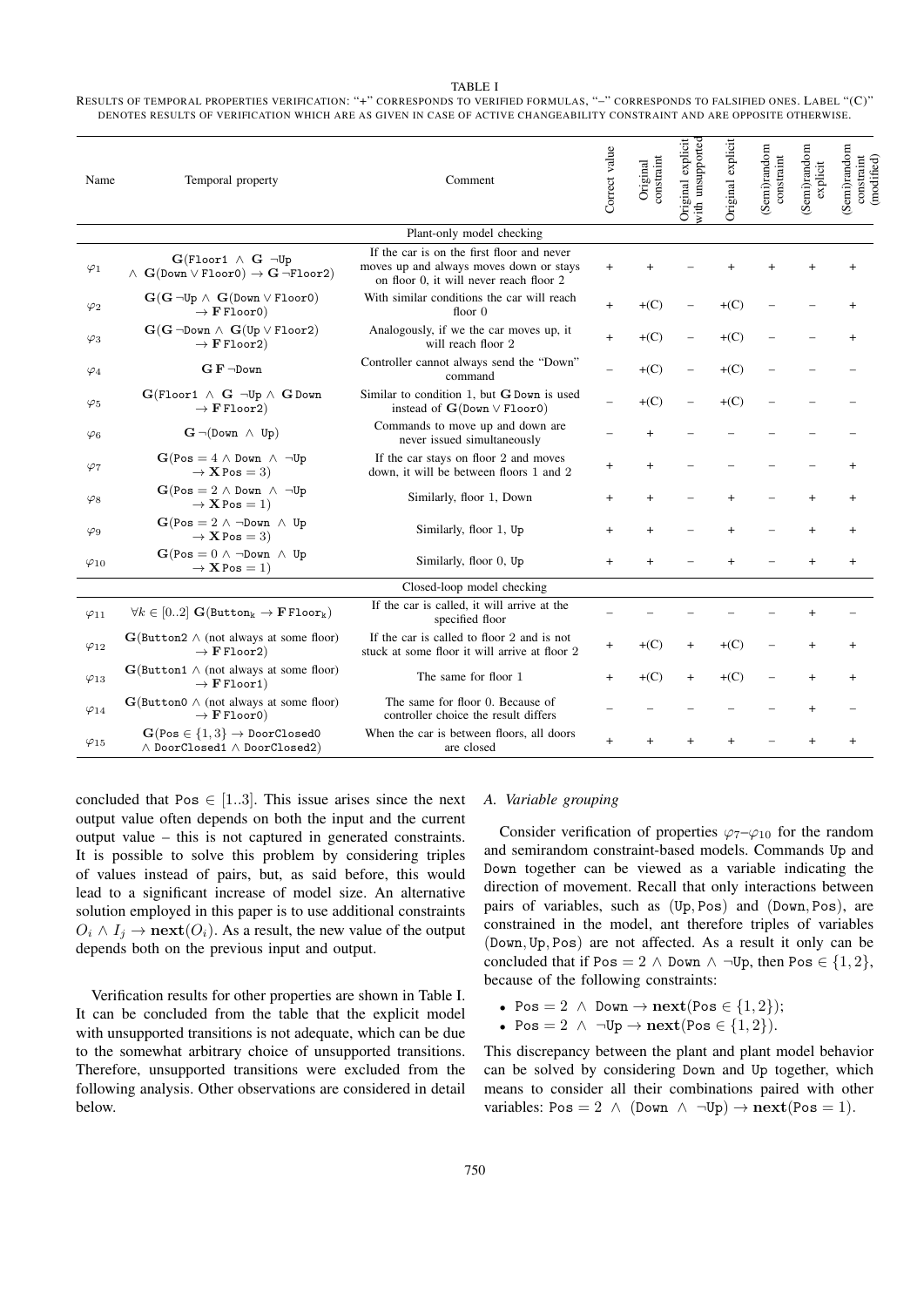Thus, the algorithm can be modified in the following way: give the user an opportunity to manually group variables which are needed to be considered together. This approach will not lead to a large increase of the number of constraints, because only a limited number of variables are grouped. Also it is not a laborious task, because only trivially connected variables such as Up and Down should be grouped.

The described problem does not arise in the original model because in the original controller commands Down and Up are mutually exclusive. However, as a result, the resulting model can not receive arbitrary inputs, as shown by property  $\varphi_6$ , because this combination of inputs was never encountered in traces.

# *B. Changeability constraint problem*

Property  $\varphi_4$  (G F  $\neg$ Down) is satisfied in both explicit-state and constraint-based original models when the changeability constraint is enabled, which means that there is a possibility of deadlocks – some input sequences are prohibited. Aside from deadlocks, the situation when outputs do not change is prohibited in the model, but can be acceptable by the system. Moreover, in the case of random and semirandom models the changeability constraint does not solve its original task – the car can still be stuck between floors if other outputs change.

An alternative solution for eternal self-loops problem, applied to the elevator system, is to add fairness constraints of the form  $\neg$ (Up  $\land \neg$ Down  $\land$  Pos = 3) – if the car moves in the same direction between floors, it must eventually reach the end point. If these constraints and input grouping are applied, verification results of all properties for random and semirandom models are correct. The downside of the approach is that no general algorithm is known to generate such constraints automatically. On the other hand, there is a common situation when an output representing a position of a moving object is controlled by only one (possibly grouped) parameter, representing movement direction. For example, in the considered model Pos is controlled by grouped parameter (Up, Down). In such cases it is often possible to prove properties of the form "if an object moves from one end of a segment to another, it will eventually reach the latter".

One possible approach is to discover monotonicity: if some input takes certain value, then the output value, if it is not the maximum one, is always increased in the following trace element. For example, Up=True  $\land$  Down=False results into Position increase. The same holds for output value decrease. A drawback of this approach is the necessity of continuous output value, which is not always available.

An alternative solution is to consider even more special case: when the object can move only with a constant speed, so it can take only values  $-c$ , 0, c. In this case, during movement from one end of a segment to the other one, the difference between numbers of c and  $-c$  must be equal. Thus, we can iterate through all pairs of values (assuming that one of them is c and the other one is  $-c$ ) and check whether this condition holds for them.

In the case of the elevator system, both approaches allow obtaining the required constraints. Also it should be noted that this constraints could not be derived without variable grouping.

## *C. Trace conformance*

All models built in experiments conform to all traces they were generated from. Table II presents results of conformance of different inferred models to test sets, obtained with different trace generation methods. It can be seen that the explicitstate models never totally conform to traces, because not every logical state is reached, and the model becomes undergeneralized. While the constraint-based models conform to all traces from the training set they were built from, the explicit-state models conform to a vast majority of traces, but, because of undergeneralization, not to all of them.

As expected, the original model does not conform to traces generated by the other methods, because they often reach states that are unreachable in the original model. It can be seen that constraint-based semirandom models become more general with the increase of C, as they conform to semirandom traces with smaller  $C$  as well as original traces (random traces can be considered as semirandom(1)).

## *D. Performance: model sizes and verification time*

Metrics of constraint-based models do not vary notably across different trace generation method. Their sizes are equal to  $44 \pm 1$  KB and trace verification requires  $34 \pm 1$  seconds – such a tight distribution is not surprising, since their sizes are mainly determined by the number of variables, which is fixed.

On the other hand, the metrics of explicit-state models vary greatly and are presented in Table III It can be seen that verification time increases with the growth of  $C$ , which can be explained by the increase of the number of states visited during simulation. This can indicate that for large-scale systems with a big set of states the explicit-state approach is not acceptable, emphasizing the advantage of the constraint-based approach.

## VIII. DISCUSSION

The main issue of the applied solutions is that they often require manual manipulation, whereas the changeability constraint proposed in the original method has an advantage of being simple to generate. The positive side is that modifications are relatively simple and the number of modifications is at most linear of the number of variables.

The resulting constraint-based model probably will be overgeneralized, and then it is possible to refine it using counterexamples. First, the model is built automatically, and then modifications can be applied if necessary – therefore construction of a complete correct model can be avoided, if it does not serve the user's needs. If some temporal property is violated, a counterexample can be examined, and either it is a correct one, or it can be concluded that model behavior does not correspond to the system behavior. Therefore additional constraints can be manually formulated to prohibit this behavior. Additional conditions can only restrict it, so an error can be only one-sided in the assumption that original traces are